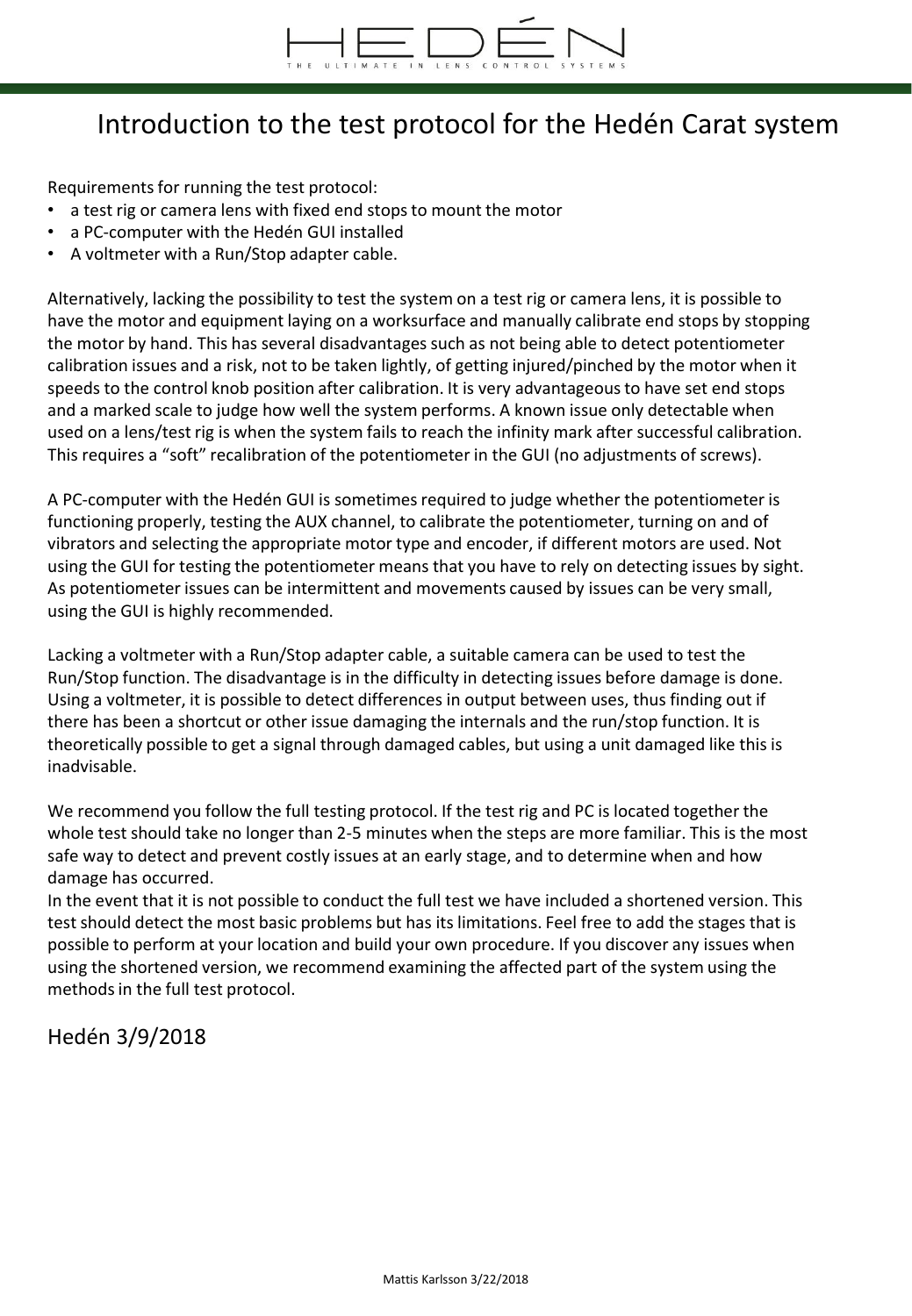

## Test protocol for the Hedén Carat system

| 1  | Check all exterior parts for damage                                      | -Check Transmitter, Receiver,<br>Motor and accessories <sup>"</sup>                                                                                                                 |
|----|--------------------------------------------------------------------------|-------------------------------------------------------------------------------------------------------------------------------------------------------------------------------------|
| 2  | Check the resistance in the control knob                                 | -Too loose is a sign of possible<br>damage and need of recalibration                                                                                                                |
| 3  | Mount the system on your test rig/lens                                   | - Don't connect the motor gear <sup>(2</sup>                                                                                                                                        |
| 4  | Connect the transmitter to a PC and start the<br>transmitter             |                                                                                                                                                                                     |
| 5  | Start the Hedén GUI                                                      | - Make sure the appropriate motor<br>is selected <sup>(3</sup><br>- Check general parameters<br>- Check for potentiometer drift or<br>jumps at the potentiometer<br>calibration tab |
|    | Camera Run<br>- Connect the CR-test cable to the CR-connector            |                                                                                                                                                                                     |
| 6  | - The multimeter should show $\approx$ 0V                                |                                                                                                                                                                                     |
|    | - Turn on camera run on the transmitter                                  |                                                                                                                                                                                     |
|    | - The multimeter should show = $3.4V^{(4)}$                              |                                                                                                                                                                                     |
|    | Canon/Fujinon                                                            |                                                                                                                                                                                     |
|    | - Temporarily select Canon in the option                                 |                                                                                                                                                                                     |
| 7  | "External lens config."                                                  |                                                                                                                                                                                     |
|    | - the LED on the receiver should turn pink                               |                                                                                                                                                                                     |
|    | - Re-select the Fujinon option                                           |                                                                                                                                                                                     |
|    | - The LED should return to blue                                          |                                                                                                                                                                                     |
| 8  | Connect the motor gear and calibrate end stops                           |                                                                                                                                                                                     |
| 9  | Check that the motor reaches both calibrated end<br>stops                | -Test multiple times                                                                                                                                                                |
| 10 | Test the Knob limits function                                            | -Is the vibrator activated at the<br>Iimits?                                                                                                                                        |
| 11 | Test the Lens limit function                                             |                                                                                                                                                                                     |
| 12 | Check for play issues, potentiometer drift or any<br>un-smooth operation |                                                                                                                                                                                     |
| 13 | Test Bluetooth range                                                     | -Minimum 12 meters <sup>(6</sup>                                                                                                                                                    |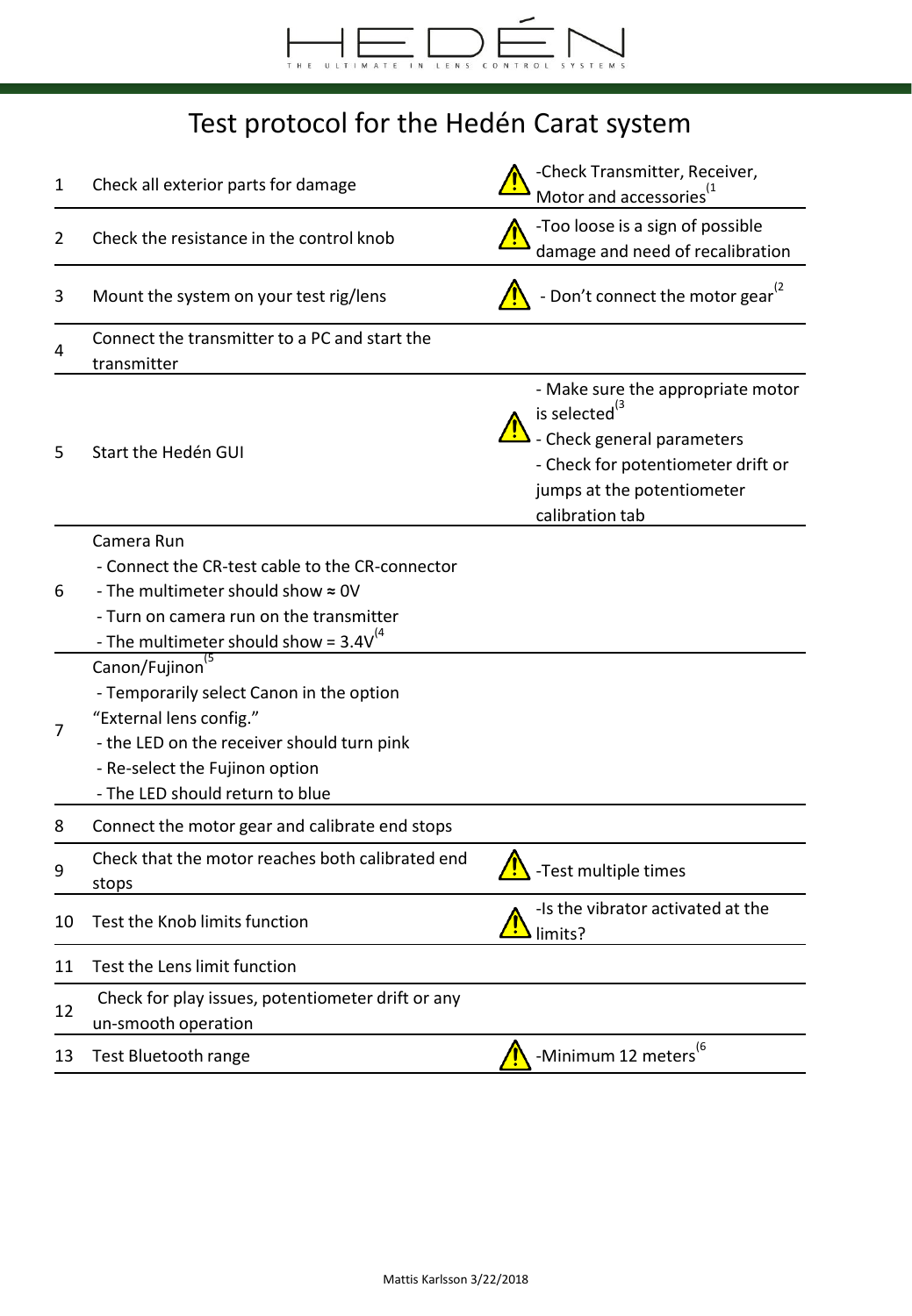## Appendix

### 1) **Exterior examination**

On the Transmitter:

- Antenna, cracks or indentations
- Stickers (can show signs of tampering)
- Battery lid, cracks or indentations
- Control knob, loose or damaged
- Screwheads (can show signs of tampering)
- Battery cable, holes, splits or fraying
- Lanyard attachment, bent
- USB connector, damage or debris
- Connectors, alignment and condition
- General signs of drop damage

On the Receiver:

- Antenna, Cracks or indentations
- Threading on the back plate, condition (a screwed through backplate is usually cause of damage to the motherboard, direct or later at next use)
- Screwheads (can show signs of tampering)
- Button, alignment
- USB connector, damage or debris
- Connectors, alignment and condition
- General signs of drop damage

On the motor:

- General signs of drop damage (usually clearly visible on the gear assembly or around the screw holes in the end cap)
- Wear on the slot of the hub, deformities (can cause play between gear and hub)
- Connector, alignment, fixed in place, pins are not pushed in or damaged
- Small lock screws on gear assembly (located one on top in silver plate, two on each side), signs of tampering (will cause issues with tuning and longevity of motor)
- Gears, carrier pin is firmly in place and not damaged, carrier shaft is in 90-degree angle, gear has normal end even wear

Other equipment:

- Cables, any sign of damage, punctures, pinches, cuts, damaged connectors or damaged connector pins (damages can cause encoder failures on motor)
- Rod mount, correct operation and signs of damage
- 2) Some issues cases the motor to spin at maximum speed as soon as it is powered. Not connecting the gear to the test equipment protects both motor and test equipment.
- 3) Appropriate motors include:
	- M26VE-**F**256 (notice the F)
	- M26VE-**F**512 (notice the F)
	- M21VE-L;

256 -selected in the righthand menu

- 512 -selected in the righthand menu
- M21VE-256 CAUTION: Short type motor
- M21VE-512 CAUTION: Short type motor

All other selections are no longer used. The motor parameters are optimized for each motor type and encoder. Selecting the wrong motor for the wrong encoder or motor type may result in the system showing "motor error", or decrease performance.

- 4) The value should show between 3.40 and 3.49
- 5) Older versions of the Carat system might not have this option or may only be compatible with one lens manufacturer. If the system is not compatible at all the option will not show. If the lens is only compatible with one manufacturer, de-selection will result in automatically re-selection of the original choice.
- 6) The Bluetooth module can broadcast up to approximately 12 meters with a faulty antenna. To detect a faulty antenna the distance needs to be greater than this.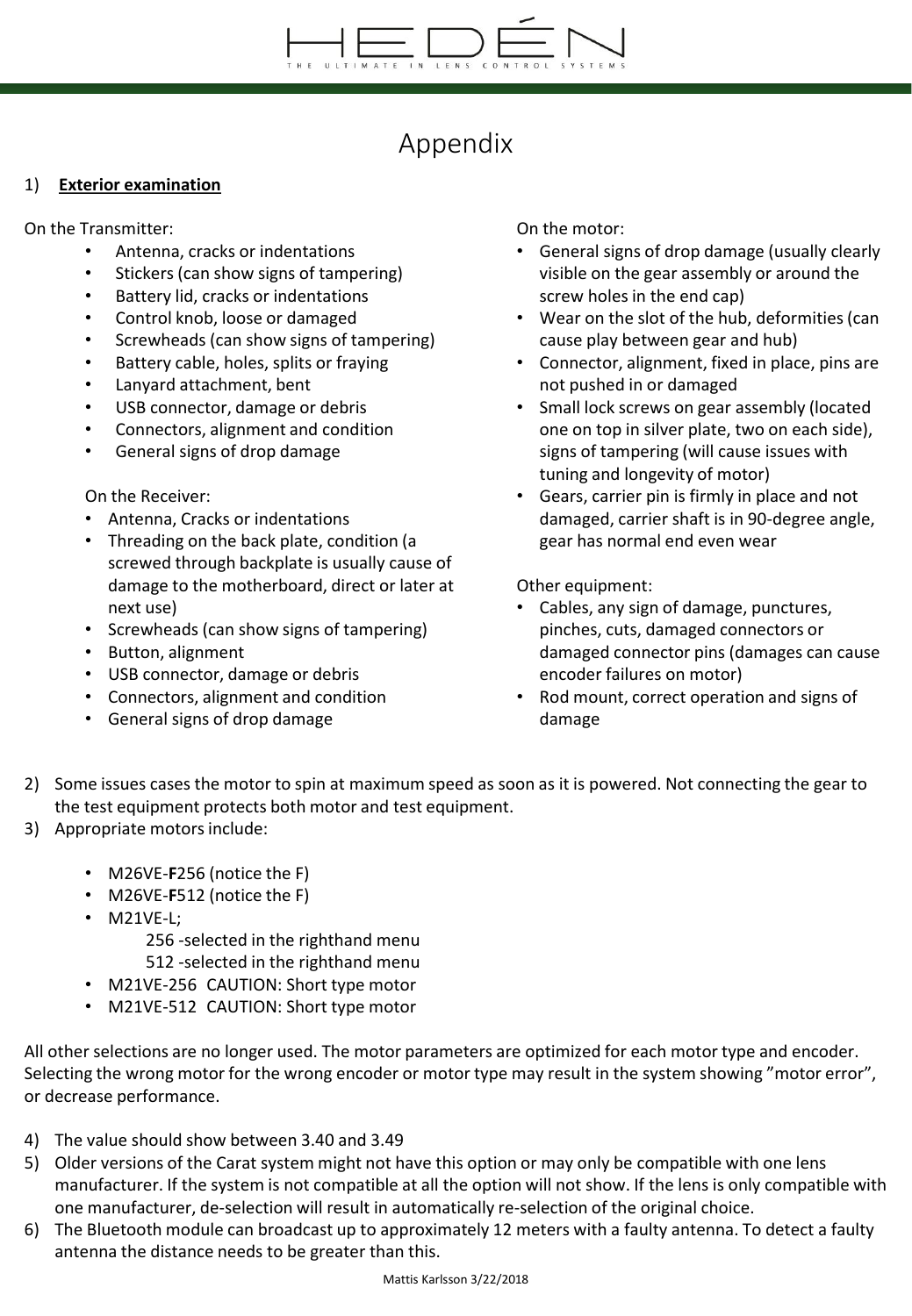

# Short Version Test protocol for the Hedén Carat system

| 1              | Check all exterior parts for damage, especially antennas,<br>threading on receiver and signs of drop damage on the<br>motor                      | -Check Transmitter, Receiver, Motor and<br>accessories <sup>(1</sup>                                                      |
|----------------|--------------------------------------------------------------------------------------------------------------------------------------------------|---------------------------------------------------------------------------------------------------------------------------|
|                | Check the resistance in the control knob                                                                                                         | -Very loose is a sign of possible damage<br>and need of recalibration                                                     |
|                | Connect motor and receiver and connect to power<br>source, turn om transmitter                                                                   |                                                                                                                           |
| $\overline{a}$ | Start automatic calibration and set enpoints by stoping<br>the gear by hand or have the equipment mounted on a<br>test rig with fixed end stops. | Risk of getting hurt as the motor rapidly<br>goes back to control knob position after<br>calibration. Watch your fingers. |
| 5              | Check for play issues, potentiometer drift or any un-<br>smooth operation                                                                        |                                                                                                                           |